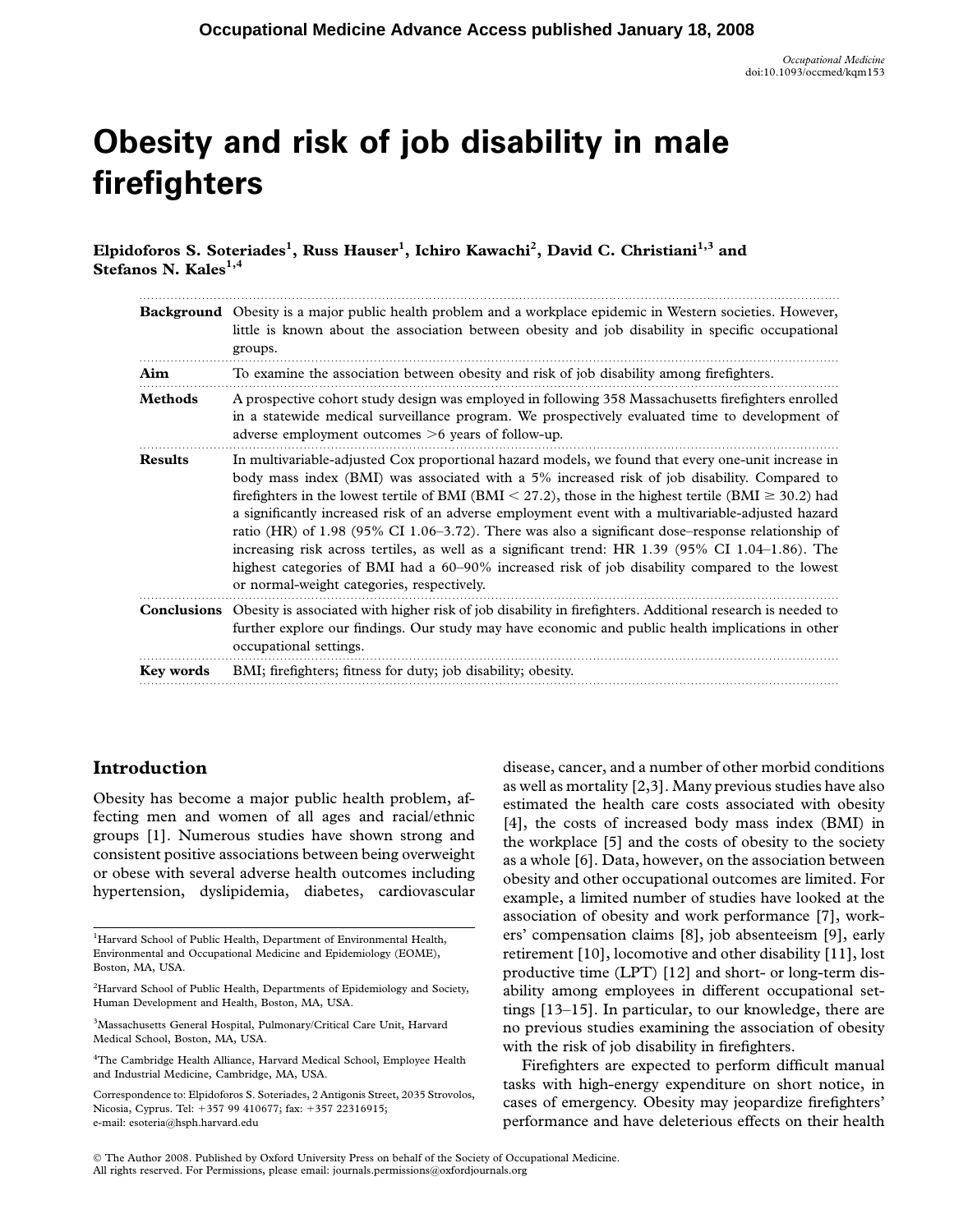and/or public safety [16]. The National Fire Protection Association (NFPA) publishes recommendations for baseline and periodic fitness for duty evaluations, in order to ensure adequate job performance for firefighters. However, current NFPA guidelines do not even consider extreme obesity (Class III) as a disqualifying condition with respect to fitness for duty [17]. In addition, the current NFPA Standard on Health-Related Fitness Programs for Firefighters does not provide specific BMI target levels [18].

To evaluate the association between overweight and obesity and the risk of job disability, we prospectively examined a cohort of US male firefighters  $>6$  years of follow-up.

## Methods

The study was initiated in 1996 when an open cohort of 340 firefighters from six regional hazardous materials teams in the Commonwealth of Massachusetts underwent a baseline medical examination in the context of a statewide medical surveillance program. Twenty-five additional firefighters were enrolled during the followup period. Approximately, 75% of the cohort was comprised of hazardous materials technicians and the remaining were support members. The firefighters joined the hazardous materials teams on a contractual basis in addition to their primary occupational duties as municipal firefighters in local fire departments throughout the State of Massachusetts.

Only four female firefighters were enrolled and were excluded from further statistical analyses. Thirty-two male firefighters were also excluded because baseline BMI or other covariables used in the multivariableadjusted models were missing, if they had no follow-up or they were diagnosed with any of the outcomes of interest at baseline. Additional methodological information is described elsewhere [19]. The Institutional Review Boards of the Harvard School of Public Health, the Cambridge Health Alliance and the Northeast Specialty Hospital approved the study.

At baseline and each follow-up examination, firefighters underwent weight and height measurements. BMI was calculated using the formula: BMI =  $703.1 \times$ (weight in pounds)/(height in inches)<sup>2</sup>. The firefighters were assigned to different BMI categories based on the current guidelines of the National Heart Lung and Blood Institute (NHLBI) Obesity Education Initiative [20]. Classes I, II and III (extreme) obesity were defined as a BMI between 30 and 34.9 (30  $\leq$  BMI  $<$  34.9), 35 and 39.9 (35  $\leq$  BMI  $<$  39.9) and  $\geq$ 40 (BMI  $\geq$  40), respectively. In addition, we used dichotomous measures of excess weight using different cutoff points of BMI such as the mean and the median. Categorical measures of obesity were based either on the current guidelines of the NHLBI Obesity Education Initiative (as defined

above) or on the distribution of BMI in our study sample (cohort tertiles or quartiles).

Prospective information on several other factors was also routinely collected at every examination and entered into the computerized repository. Baseline and follow-up measurements included age, sex, job type (technician, support member), smoking history, blood pressure, blood glucose, total cholesterol and others.

The firefighters were followed for a maximum of 6 years until the end of follow-up (31 August 2002). All changes in the employment status of firefighters with respect to short-term or permanent job disability (placement on 'injured on-duty' status, termination of duty, resignation, premature retirement or death) were verified by the Massachusetts' Office of Hazardous Materials Response. In addition, information on incident cardiovascular disease events (new myocardial infarction, incident coronary heart disease or significant arrhythmia potentially interfering with duty) was collected by systematically reviewing the firefighters' medical examination summaries. Time to development of a job disability event was considered as our primary outcome of interest.

Statistical analyses were performed using SAS software (version  $6.12$ ). *t*-test, chi-square test and analysis of variance were used to compare differences in standard cardiovascular disease risk factors between different BMI categories. Person-years of follow-up were calculated from the baseline examination until the end of the study or a firefighter's follow-up period. Individual follow-up periods, for each firefighter, were calculated up until the end of the study or until a firefighter was found medically unfit for duty at the time of each annual index examination. Age- and multivariable-adjusted Cox proportional hazard regression models (adjusted for age, smoking status, hypertension, systolic and diastolic blood pressure, total cholesterol, diabetes and job type) were used to evaluate the association between different BMI categories and the development of job disability.

We used different threshold and trend models in order to examine dose–response relationships between the different levels of obesity and our outcome of interest. Different categorical measures of BMI were also used to determine the shape of a possible relationship between BMI and job disability. Finally, we evaluated potential reverse causation of the above association (i.e. predisposing factors or disease causing job disability leading to lower or higher BMI) with a time-lag model excluding those who developed any of the outcomes of interest in the first year of follow-up. The level of significance for all analyses was considered at 0.05 and was two sided for all tests.

#### Results

Of the 340 firefighters initially examined at baseline, 329 (97%) met all inclusion criteria. The cohort increased to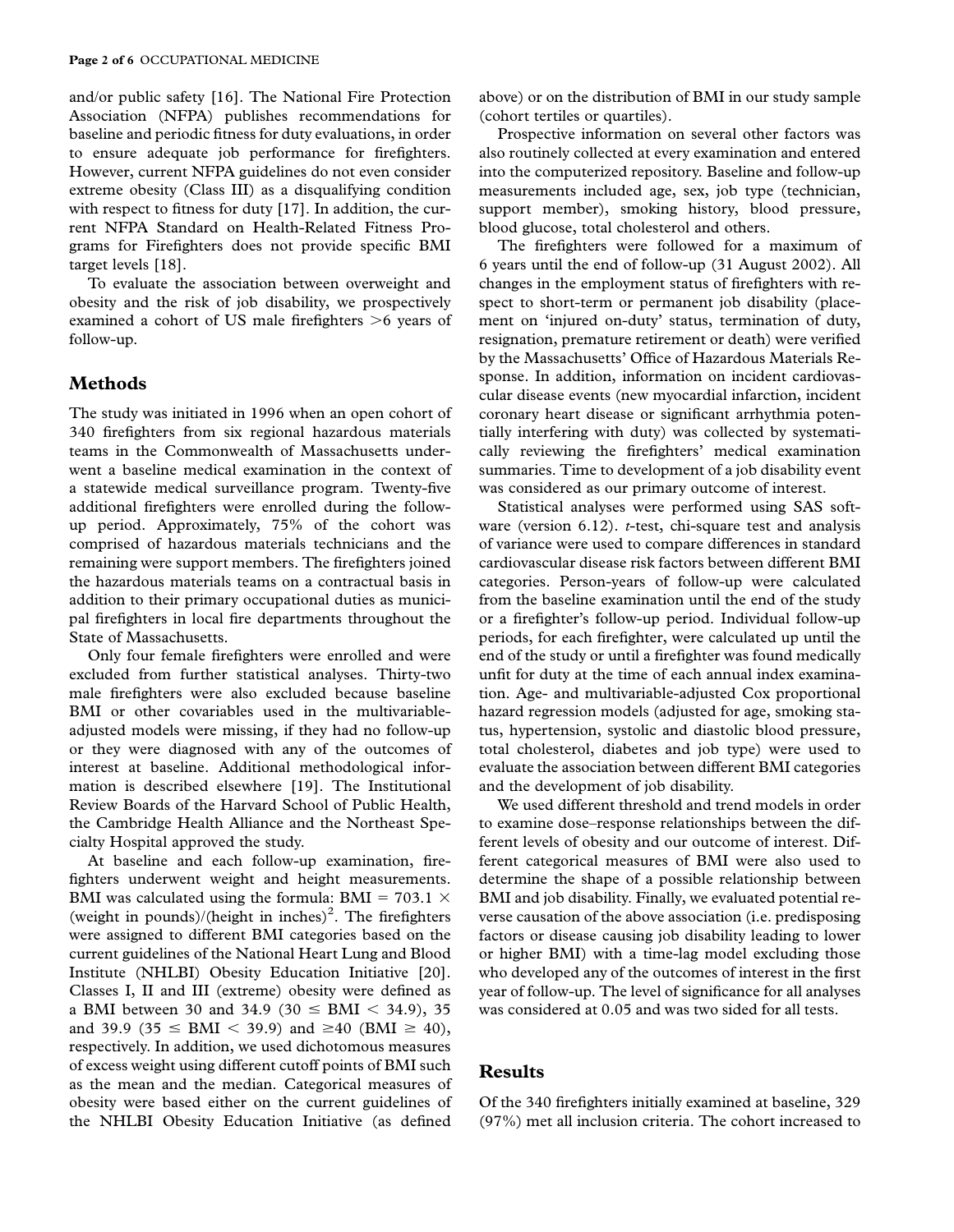358 from additionally enrolled firefighters at follow-up. The firefighters were followed for an average of 5.3 years (range 0.3–6.5 years) with a total of 1813 person-years of follow-up. At baseline, the average age was  $39.2 \pm 7$  years (range 20–58 years), and the average BMI was 29.0  $\pm$  4 (range 19.3–44.7). Twenty seven percent of firefighters had Class I obesity, 7% had Class II obesity and 0.6% had Class III, extreme, obesity, respectively. Baseline characteristics of the cohort by BMI category are summarized in Table 1. Obese firefighters were more likely to have hypertension compared to overweight or normal-weight firefighters.

During 6 years of follow-up, 76 firefighters (23%) experienced a job disability event resulting in lost time: 21 experienced an injury while on duty, 8 were terminated and 2 were removed from active duty, 38 resigned prematurely and 4 retired prematurely, 2 developed cardiovascular events and one died while on duty. In 16 of the above cases, the firefighter eventually received a permanent disability retirement pension. The incidence rate of job disability was 42.8, 35.1 and 53.5 per 1000 personyears, while the observed 6-year cumulative incidence of job disability was 26, 21 and 32% in normal weight, overweight and obese firefighters, respectively.

Several different dichotomous BMI measures showed that firefighters in the highest BMI category had a 50–70% increased risk of job disability (data not shown). In particular, firefighters above the median of the BMI distribution (28.5) in our sample had a 70% significantly increased risk of job disability compared to those below the median (hazard ratio  $[HR] = 1.69$ , 95% CI 1.02–2.80).

In Table 2, we present the results of several different age- and multivariable-adjusted Cox proportional hazard regression models. Examining continuous BMI, we found that for every one-unit increase, there was a suggestion ( $P < 0.10$ ) of a 5% increased risk of job disability: HR 1.05 (95% CI 0.99–1.11). Using different categorical measures of BMI, significant associations were identified among both tertiles and quartiles of the BMI distribution. For example, compared to firefighters in the lowest tertile of BMI (BMI  $<$  27.2), those in the highest tertile (BMI  $\geq$  30.2) had a significantly increased risk of an adverse employment event with a multivariable-adjusted HR of 1.98 (95% CI 1.06–3.72). There was also a significant dose–response relationship of increasing risk across tertiles, while the trend across tertiles was significantly increased: HR 1.39 (95% CI 1.04–1.86).

For all measures, we consistently observed increasing risk of adverse employment events with increasing BMI, especially in the obese range. Although mild overweight appeared slightly protective, the latter results were not statistically significant. However, this may suggest a J-shape relationship with the risk of job disability. Examination of reverse causation using a time-lag model (excluding firefighters who developed any job disability event in the first year of follow-up) showed similar increasing risks, although not significant, while the suggestion of a J-shape relationship persisted. For example, using the four-category BMI, we found that compared to normal-weight firefighters, overweight firefighters had a lower risk [HR (95% CI): 0.83 (0.31–2.25)], while there was no risk for Class I obesity [HR (95% CI): 1.03 (0.35–3.00)] and a suggestion of increased risk for

| Characteristic                       | BMI                |                                |                      |        |
|--------------------------------------|--------------------|--------------------------------|----------------------|--------|
|                                      | Normal, $BMI < 25$ | Overweight, $25 \leq BMI < 30$ | Obese, BMI $\geq 30$ |        |
| Total number— $n$ (%)                | 40 (12)            | 175 (53)                       | 114(35)              |        |
| Mean age—years $(\pm SD)$            | 37.3 (7.3)         | 39.4(6.9)                      | 39.8 $(6.7)$         |        |
| Mean SBP—mm Hg $(\pm SD)^b$          | 116.5(9.7)         | 122.2(12.6)                    | 125.8(14.8)          |        |
| Mean DBP—mm Hg $(\pm SD)^b$          | 75.7(8.1)          | 78.9 (8.7)                     | 80.8(10.3)           |        |
| Age $\geq 40$ years— <i>n</i> (%)    | 14 (35)            | 89 (51)                        | 60(53)               | 0.14   |
| Smoking— $n$ (%)                     | 6(15)              | 19(11)                         | 12(11)               | 0.72   |
| Hypertension <sup>c</sup> —n $(\%)$  | 0(0)               | 31(18)                         | 29(25)               | < 0.01 |
| High cholesterol— $n$ (%)            |                    |                                |                      |        |
| Total cholesterol $\geq$ 5.18 mmol/l | 23(58)             | 120(69)                        | 83 (73)              | 0.20   |
| High triglycerides— $n$ (%)          |                    |                                |                      |        |
| Triglycerides $\geq 2.26$ mmol/l     | 3(8)               | 32(18)                         | 26(23)               | 0.10   |
| High blood glucose— $n$ (%)          |                    |                                |                      |        |
| Glucose $\geq 6.99$ mmol/l           | 0(0)               | 2(1)                           | 2(2)                 | 0.68   |

Table 1. Characteristics of the cohort of firefighters according to BMI categories at baseline<sup>a</sup>

<sup>a</sup>BMI was categorized according to the current National Institutes of Health clinical guidelines on the identification, evaluation, and treatment of overweight and obesity in adults.

<sup>b</sup>SBP denotes systolic blood pressure and DBP denotes diastolic blood pressure.

"Hypertension was defined as a systolic blood pressure of  $\geq$ 140 mm Hg and a diastolic blood pressure of  $\geq$ 90 mm Hg.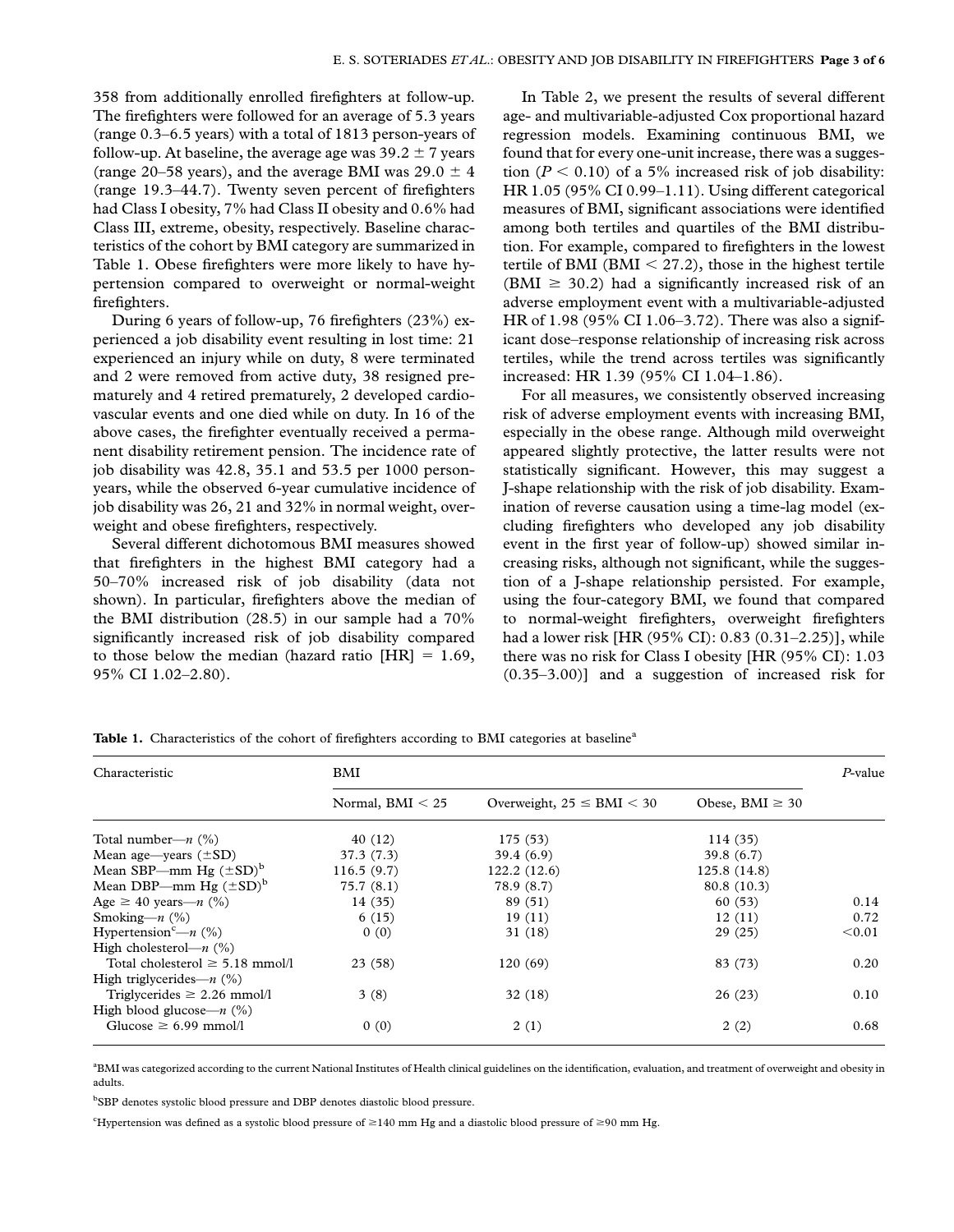Table 2. Age- and multivariable-adjusted HRs (95% CI) for the association of different categorical measures of BMI with job disability in male firefighters

| <b>BMI</b>                | Job disability—HRs (95% CI) |                                        |  |
|---------------------------|-----------------------------|----------------------------------------|--|
|                           | Age adjusted                | Multivariable<br>adjusted <sup>a</sup> |  |
| Continuous BMI            | $1.05(0.99-1.11)^c$         | $1.05(0.99-1.11)^c$                    |  |
| Categorical               |                             |                                        |  |
| (three categories)        |                             |                                        |  |
| BMI < 25                  | 1.00                        | 1.00                                   |  |
| (reference)               |                             |                                        |  |
| $25 \leq BMI < 30$        | $0.80(0.38-1.68)$           | $0.81(0.37-1.78)$                      |  |
| $BMI \geq 30$             | $1.26(0.60-2.65)$           | $1.26(0.56-2.83)$                      |  |
| Trend model               | $1.26(0.87-1.82)$           | $1.27(0.85 - 1.88)$                    |  |
| Categorical (tertiles)    |                             |                                        |  |
| BMI < 27.2                | 1.00                        | 1.00                                   |  |
| (reference)               |                             |                                        |  |
| $27.2 \leq BMI \leq 30.2$ | $1.38(0.74 - 2.58)$         | $1.39(0.72 - 2.69)$                    |  |
| $BMI \geq 30.2$           | 1.94 $(1.08-3.49)^{b}$      | 1.98 $(1.06-3.72)^{b}$                 |  |
| Trend model               | 1.39 $(1.04-1.86)^{b}$      | 1.41 $(1.03-1.92)^{b}$                 |  |
| Categorical               |                             |                                        |  |
| (four categories)         |                             |                                        |  |
| BMI < 25                  | 1.00                        | 1.00                                   |  |
| $25 \leq BMI \leq 30$     | $0.80(0.38-1.68)$           | $0.80(0.36-1.78)$                      |  |
| $30 \leq BMI \leq 35$     | $1.14(0.52 - 2.49)$         | $1.17(0.51 - 2.71)$                    |  |
| $BMI \geq 35$             | $1.67(0.66 - 4.21)$         | $1.56(0.57-4.26)$                      |  |
| Trend model               | $1.27 (0.95 - 1.69)^d$      | 1.25 $(0.92 - 1.70)^d$                 |  |
| Categorical (quartiles)   |                             |                                        |  |
| BMI < 26.3                | 1.00                        | 1.00                                   |  |
| $26.3 \leq BMI \leq 28.4$ | $0.88(0.42 - 1.86)$         | $0.74(0.33 - 1.67)$                    |  |
| $28.4 \leq BMI \leq 31.4$ | $1.20(0.61-2.37)$           | $1.29(0.63 - 2.62)$                    |  |
| $BMI \geq 31.4$           | 1.82 $(0.96 - 3.46)^c$      | 1.70 $(0.85-3.37)^d$                   |  |
| Trend model               | $1.25$ $(1.01-1.55)^{b}$    | 1.26 $(1.00-1.58)^{b}$                 |  |

<sup>a</sup>Adjusted for age (continuous), smoking (dichotomous), hypertension (dichotomous), systolic blood pressure (continuous), diastolic blood pressure (continuous), total cholesterol (continuous), diabetes (dichotomous) and job type (technician versus support member).

 $^{\rm b}P < 0.05.$ 

 $c<sub>0.05</sub> < P \le 0.10$ .

 $\mathrm{^{d}0.10} < P \leq 0.15.$ 

Classes II and III obesity combined [HR (95% CI): 1.46  $(0.41 - 5.19)$ ].

#### Discussion

The results of our prospective cohort study show that male firefighters with obesity are more likely to develop job disability over time. In multivariable-adjusted Cox proportional hazard regression models, one-unit increase in BMI was associated with 5% increase in the risk of job disability, while obese firefighters in the highest tertile of BMI (BMI  $\geq$  30.2) were two times (98%) more likely to experience an adverse employment event than their colleagues in the lowest BMI tertile (BMI  $<$  27.2) after

adjustment for potential confounders. There was also a significant dose–response relationship of increasing risk of adverse event across tertiles. We also found suggestive evidence of the examined association having a J-shape relationship, with the lowest risk identified among mildly overweight firefighters (BMI 25–27.1).

Our results in US firefighters are in general agreement with previous studies demonstrating that obesity is associated with lower work performance [7], higher work limitations, higher workers' compensation claims [8], disability retirement and disability pension and mortality [3,10,11]. Furthermore, in a recent report on the shortterm disability in the workplace, Arena et al. [15] showed a positive association with obesity, while those being overweight, had the shortest mean duration of short-term disability. In addition, Ricci and Chee [12] reported that obese workers were significantly more likely to report LPT, while overweight workers had the lowest reported LPT in the study. Our results are similar to the latter studies providing suggestive evidence of a J-shape relationship between BMI and risk of job disability. Also, the range of BMI with the lowest risk in our study (25 and 28.5) is similar to that of Mansson *et al.* [14]. It is unclear whether our findings are affected by the limitations of BMI as a measure of adiposity, especially among firefighters with increased muscle mass. On the other hand, they may truly support a non-linear relationship representing a true underlying association.

Several additional lines of evidence also support our findings, including the clustering of major cardiovascular disease risk factors associated with obesity as indicated in a previous study using the same cohort [16,19]: the lower cardiorespiratory fitness of obese individuals and its associated risks [21], the risk of job disability associated with high blood pressure [22] and the risk of disability associated with heavy physical work [23]. Perhaps there exists a threshold balance between muscle mass and adiposity that is represented by a higher than normal BMI and fitness, as previously suggested for other male cohorts [24]. Our findings suggest that firefighters with BMI between 25 and 28.5 had the lowest risk of job disability. Above average muscle mass may provide an advantage to firefighters, taking into account the increased workload of their duties including rescue operations and fire suppression [25].

Strengths of our study include the originality of examined associations in firefighters, the prospective follow-up, the external verification of outcomes by the Massachusetts' Public Employee Retirement Administration Commission and the use of several statistical techniques to evaluate the robustness of our results. We would like, however, to also acknowledge several limitations. First, there may have existed different practices in the measurement of height and weight since the annual examinations and data collection processes were conducted in three different hospitals. There was no evidence, however, of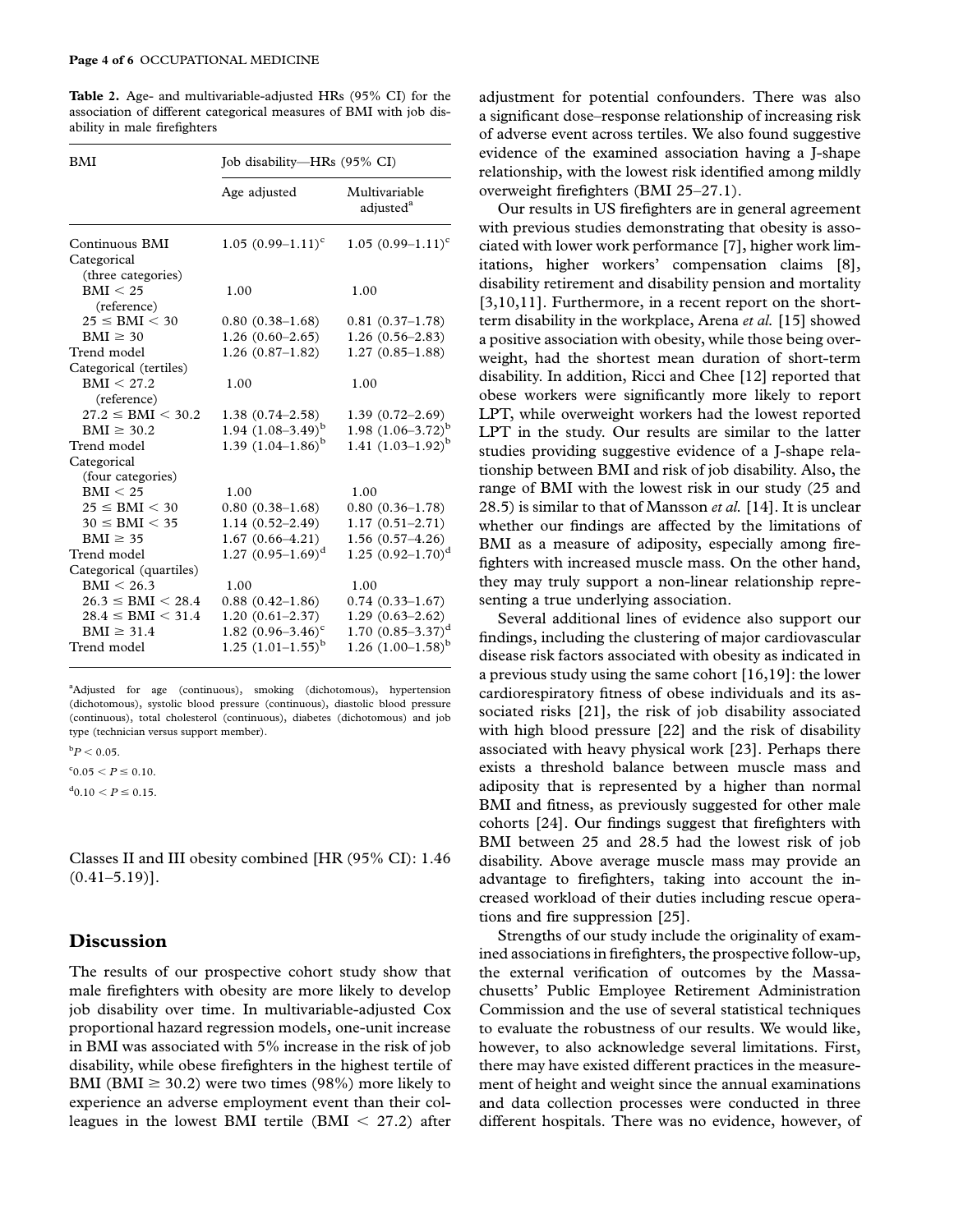systematic bias in the estimation of BMI among the three examination centers. Even if there were significant differences between the hospitals in the measurement of BMI, the misclassification of our exposure, which is not expected to be associated with the outcome events, most likely should have diluted the observed associations between obesity and job disability. Second, BMI is based on the weight-to-height ratio and does not distinguish between lean and adipose body mass. Therefore, it may be argued that current BMI guidelines would not apply to firefighters, who may have excess muscle mass. However, the chances of categorizing lean, highly muscular firefighters among obese compared to overweight subjects, is rather unlikely. Moreover, BMI has been shown to highly correlate with body fat percentage and fat mass, especially with increasing age due to this latter variable's associated decreases in lean body mass [26].

Furthermore, our study sample was relatively small, requiring that we use a summary outcome measure of different adverse employment events. However, we believe that this outcome accurately reflects firefighters who fail to meet fitness for duty criteria, and thus, may be generalizable to other public safety occupational settings. First, we excluded firefighters who resigned due to promotion to higher rank and would be unlikely to have health problems. Second, current evidence suggests that firefighters, who retire or resign under the age of 60, most likely do so due to health reasons [27]. Likewise, termination of duty is likely to occur due to lack of compliance with the medical examination process, which again may be associated with health-related problems. Therefore, all outcome events included in our study would lead to periods of job disability that interrupt active firefighting duty and lead to increased workplace health care and other costs.

In summary, we believe that our results provide evidence associating obesity with job disability in firefighters. Should our study be replicated in other occupational settings, it may have significant economic and public health implications for occupational groups such as the military, emergency medical service personnel and law enforcement officers. We believe that our findings support the need to improve health promotion in the fire service [28]. For example, appropriate diet and exercise programmes aimed at firefighters in the worksite should be supported. Given that coronary heart disease accounts for  $\sim$ 40% of on-duty deaths among firefighters, the underlying cardiovascular disease risk factors are clustered with and aggravated by obesity; and firefighters' highest period of risk is during strenuous duties, there are additional urgent reasons to vigorously address obesity in the fire service [29]. In addition, occupational and primary care physicians, who provide care to firefighters, should be more assertive regarding weight counseling [30]. Finally, we believe that policy makers and fire department administrators should seriously consider our study results with respect to fitness for duty criteria on obesity for firefighters.

#### Funding

The National Institute of Occupational Safety and Health (OH03729) to S.N.K.; the National Institute of Environmental Health Sciences (ES00002) to D.C.C.

## Key points

- Our study provides evidence of an association between obesity and the risk of job disability in firefighters, suggesting a J-shape relationship, with mildly overweight firefighters experiencing the lowest risk. Should our study be replicated in other occupational settings,itmay have significant economic and public health implications for occupational groups such as the military, emergency medical service personnel, and law enforcement officers.
- The observed association supports the need to improve health promotion programmes in the fire service. In addition, occupational and primary care physicians, who provide care to firefighters, should be more assertive regarding weight counselling.
- Policy makers and fire chiefs should seriously consider our study results with respect to fitness for duty criteria on obesity for firefighters.

#### Acknowledgements

The authors would like to thank the firefighters—members of the Massachusetts District Hazardous Materials Response Teams and the staff of the Massachusetts Hazardous Materials Response Program. We would also like to offer our appreciation to the Massachusetts Public Employee Retirement Administration Commission, to Mrs Karen Cassidy (Northeast Specialty Hospital) and to the staff of all three Examination Centers for their cooperation and support for this project. Finally, we thank Antonios Tsismenakis for his assistance with proof reading and logistical handling of the manuscript.

### Conflicts of interest

Dr Stefanos N. Kales and Dr David C. Christiani report having served as a paid expert witness and/or independent medical examiner in workers' compensation and disability cases, including cases involving firefighters.

#### References

1. Mokdad AH, Serdula MK, Dietz WH, Bowman BA, Marks JS, Koplan JP. The spread of the obesity epidemic in the United States, 1991-1998.  $\widetilde{\mathcal{J}}$  Am Med Assoc 1999; 282:1519–1522.